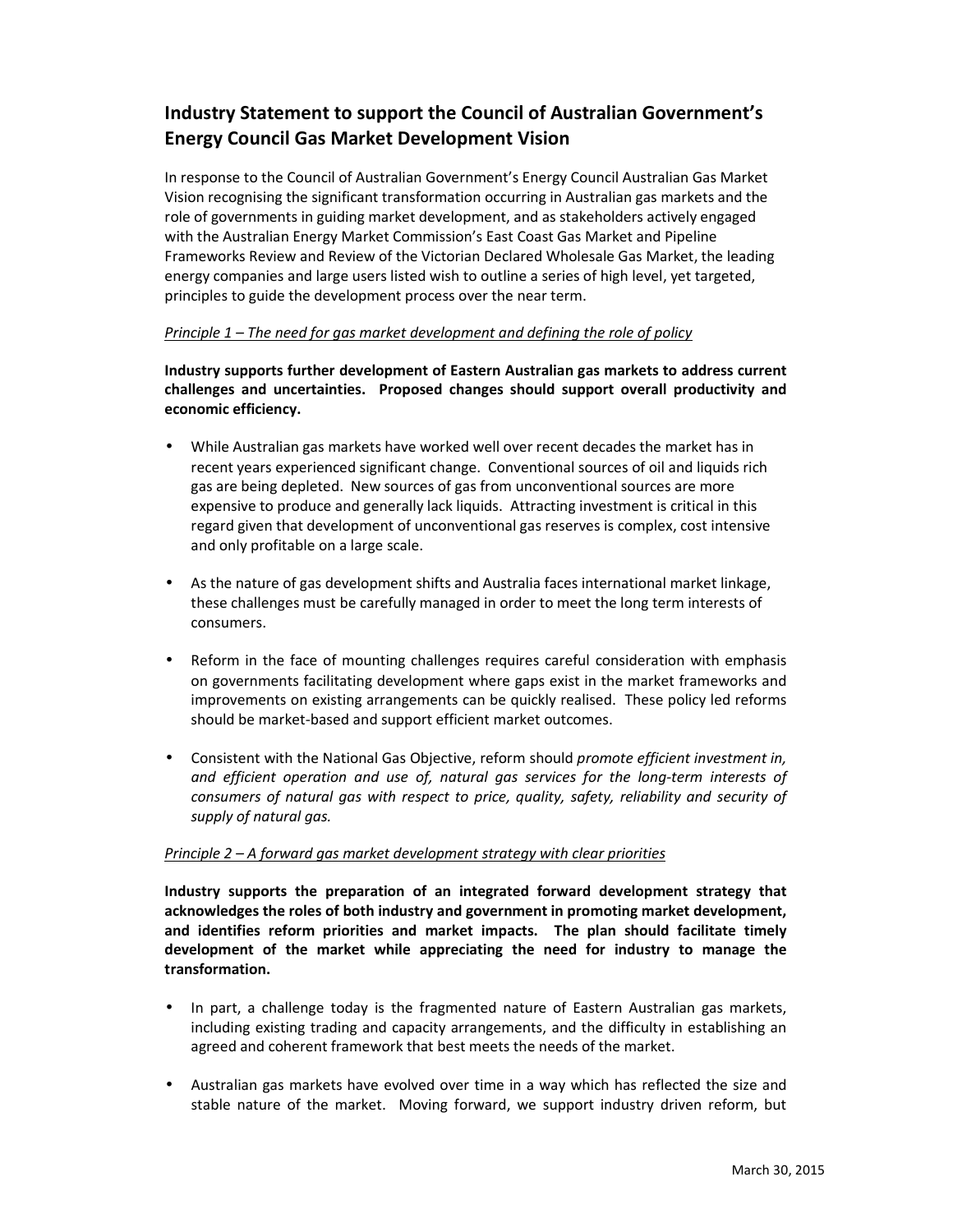recognise the value in identifying specific issues, and associated reforms that address new challenges facing the market.

- Sufficient time for change needs to be considered in any decision making process, including appropriate consultation and transitional arrangements, particularly where major change is being proposed. Although the overall objective of policy should be to promote efficient markets, no participant should be materially disadvantaged by unexpected major changes.
- Notwithstanding the above, once priorities are identified, changes should be expedited given the transformation and ongoing uncertainty now facing the sector.

### *Principle 3 – Improved market information to support trade*

**Information informs participants, potential new entrants, energy users, governments and other stakeholders about the performance and suitability of gas market arrangements to enable efficient decision making. In the absence of prohibitive costs, industry supports improvements in information availability, transparency and discovery for the purpose of facilitating trade and liquidity, and providing clear price signals.**

- The status quo is not sufficient to support the market moving forward. Despite ongoing development and some modest changes, the information on the Eastern Australian gas markets is inadequate to enable participants to respond to and manage risk. Data is fragmented and incomplete across multiple platforms and lacks the necessary frequency.
- The consequence of limited information transparency is also becoming more relevant in light of the market impact of LNG facilities. These developments highlight the need to accurately define and deliver information the market needs, now and moving forward, so as to capture the full benefits of trade.
- Given information asymmetries are genuine impediments to fully functioning markets, industry has some support for the view that the market would be better served by a more centralised and complete reporting framework encompassing both supply and demand sources.
- The challenge is identifying the most appropriate dataset that meets users' needs and can be presented simply as opposed to unconstrained provision of vast amounts of data.

#### *Principle 4 – Improved access to efficiently priced short to medium term capacity*

**Improving the efficient access and use of pipeline and gas infrastructure is a fundamental component of the gas market. The full benefits of market developments and enhanced trading arrangements require a more effective transportation regime, including capacity trading and access, which encourage efficient market outcomes.** 

- Accessing capacity is fundamental to market development and must be addressed. Mechanisms to facilitate efficient capacity trading whilst acknowledging existing and new property rights are presently inadequate, particularly for secondary trades where the market may not ensure capacity is directed towards participants who value it most at any given time.
- Effective capacity trading arrangements are essential to develop market liquidity, reduce price divergence, facilitate the development of the forward markets and ensure efficient utilisation of the network. Consideration should be given to all market-based options that facilitate greater access to capacity.